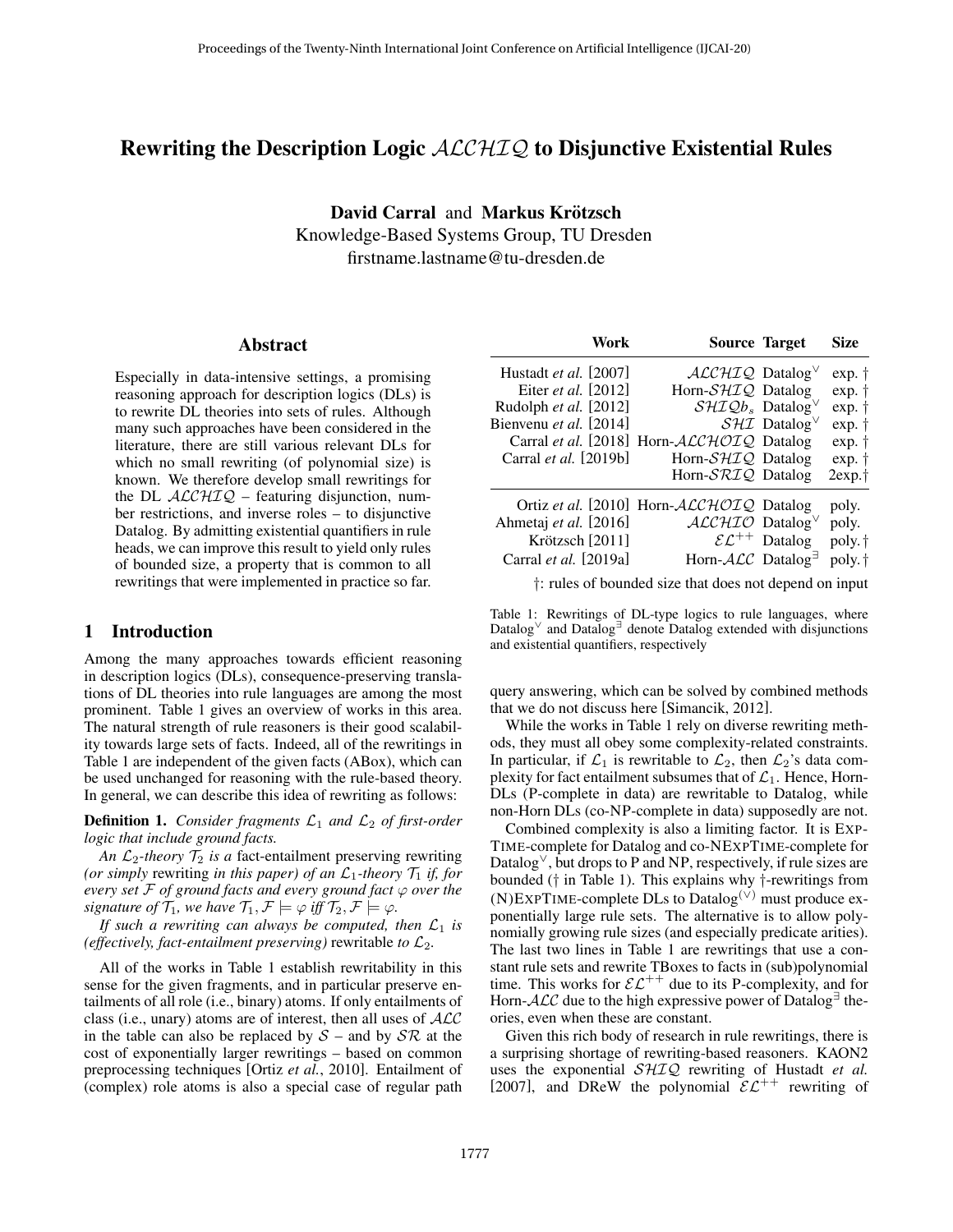Krötzsch  $[2011]$  – both systems are discontinued. Rule reasoners, in contrast, have been thriving in recent years, and scalable systems exist both for Datalog  $(e.g., a$ nswer set programming engines [\[Lifschitz, 2019\]](#page-6-11)) and for Datalog<sup>∃</sup> (e.g., engines for tuple-generating dependencies [\[Bellomarini](#page-6-12) *et al.*[, 2018;](#page-6-12) Motik *et al.*[, 2014;](#page-6-13) [Urbani](#page-6-14) *et al.*, 2018]).

A possible explanation is that known rewritings still suffer from many shortcomings. Indeed, exponentially large rule sets (Table [1,](#page-0-0) lines 1–7) and rule sizes in the order of the ontology (lines 8–9) both impair practical performance, whereas static rewritings (lines 10–11) are often better implemented in dedicated "consequence-based" reasoners rather than relying on general-purpose rule reasoners [\[Kazakov](#page-6-15) *et al.*, 2013]. Moreover, Table [1](#page-0-0) highlights that many DL feature combinations are not supported by any polynomial rewriting.

In this paper, we therefore study polynomial rewritings for hitherto unsupported DLs, in particular for the combination of number restrictions  $(Q)$  and inverses  $(I)$  on a non-Horn DL. The result are two new rewriting approaches for the DL ALCHIQ: a rewriting to Datalog<sup> $\overline{v}$ </sup> that (unavoidably) requires unbounded (but still linear) rule sizes, and a rewriting to Datalog∨∃ that achieves bounded rule sizes. Datalog with existential quantifiers is co-re-complete for fact entailment, but we show that our rewriting leads to rule sets for which entailment can be decided with standard algorithms, while still matching the original DL's co-NP data complexity. Both results are new, and – in the second case – also illustrate the potential advantage of considering rules with existential quantifiers as a target for rewriting.

Finally, we also consider Horn- $\text{ALCHIQ}$ , the disjunctionfree fragment of  $ALCHIQ$ . Whereas our rewriting of  $ALCHIQ$  to Datalog<sup>∨</sup> and Datalog<sup> $\vee$ </sup> =, respectively, could be applied here, it produces rule sets that always contain disjunctions. We therefore combine several known results to obtain alternative, disjunction-free rewritings for this case.

After acceptance, some proofs were moved to a technical report [Carral and Krötzsch, 2020], following reviewers' suggestions to include additional explanations instead.

## 2 Preliminaries

We introduce Datalog∨∃ as a first-order rule language, and define Datalog, Datalog<sup>∨</sup>, and the DL  $\mathcal{ALCHIQ}$  as fragments thereof. The *datalog-first disjunctive chase* provides a suitable deduction calculus for the Datalog∨∃ fragments we rewrite to. We assume familiarity with standard notions of first-order logic, such as interpretations and homomorphisms.

#### <span id="page-1-1"></span>2.1 Rules and Logic Fragments

We consider a first-order signature based on mutually disjoint, countably infinite sets of *constants* C, *variables* V, *nulls* N, and *predicates* P. The set of *terms* is  $T = C \cup$ **V** ∪ **N**. A predicate  $P$  ∈ **P** has an arity  $ar(P) \ge 1$ ,  ${\bf P}^i = \{P \mid ar(P) = i\}.$  We consider special predicates  $\top, \bot \in \mathbf{P}^1$ , and  $\approx \in \mathbf{P}^2$ , which are semantically interpreted as universal class, empty class, and equality. For a logical expression or set thereof  $v$  and a set of entities  $\mathbf{E} \in \{\mathbf{C}, \mathbf{V}, \mathbf{N}, \mathbf{T}, \mathbf{P}\} \cup \{\mathbf{P}^i \mid i \geq 1\}, \text{ let } \mathbf{E}_v \text{ be the set }$ containing every element in E that occurs in  $v$ . Lists of terms

<span id="page-1-0"></span>

| $(\Box)$       | $A(x) \wedge B(x) \rightarrow C(x)$                 | $A \sqcap B \sqsubseteq C$             |
|----------------|-----------------------------------------------------|----------------------------------------|
| $(\boxdot)$    | $A(x) \rightarrow B(x) \vee C(x)$                   | $A \sqsubset B \sqcup C$               |
| $(\forall)$    | $A(x) \wedge R(x,y) \rightarrow B(y)$               | $A \sqsubset \forall R.B$              |
| $(\exists)$    | $A(x) \rightarrow \exists y. R(x, y) \wedge B(y)$   | $A \sqsubset \exists R.B$              |
| $(\circ)$      | $A(x) \wedge R(x,y) \wedge B(y) \rightarrow S(x,y)$ | $A \circ R \circ B \sqsubseteq S$      |
| $(\leqslant)$  | $R(x, y) \wedge R(x, z) \rightarrow y \approx z$    | $\top \sqsubseteq \leqslant 1 R. \top$ |
| $(\mathbb{R})$ | $R(x, y) \wedge S(x, y) \rightarrow V(x, y)$        | $R \sqcap S \sqsubseteq V$             |
| $(\mathbb{B})$ | $R(x, y) \rightarrow S(x, y) \vee V(x, y)$          | $R \sqsubseteq S \sqcup V$             |
| $(-)$          | $R(y, x) \rightarrow S(x, y)$                       | $R^- \sqsubseteq S$                    |

Figure 1:  $\mathcal{ALCHIQ}$  rules  $(A, B, C \in \mathbf{P}^1$  and  $R, S, V \in \mathbf{P}^2 \setminus \{\approx\})$ 

 $t_1, \ldots, t_n$  are written as  $\vec{t}$  and treated as sets when order is irrelevant. Letters  $x, y, z, w$ , and  $v$ , possibly with subscripts, always denote variables.

An *atom* is a formula  $P(\vec{t})$  with  $P \in \mathbf{P}^{|\vec{t}|}$  and  $\vec{t} \subseteq \mathbf{T}$ . A *fact* is a variable-free atom. A *disjunctive existential rule* is a null-free first-order logic formula of the form

$$
\forall \vec{x}. \left( \beta[\vec{x}] \rightarrow \bigvee_{i=1}^{n} \exists \vec{y}_i . \eta_i[\vec{x}_i, \vec{y}_i] \right). \tag{\dagger}
$$

where  $\beta[\vec{x}]$  and  $\eta_i[\vec{x}_i, \vec{y}_i]$  are conjunctions of atoms using variables in the specified lists  $\vec{x}_{(i)}$  and  $\vec{y}_i$ , which satisfy  $\vec{x}_i \subseteq \vec{x}$  and  $\vec{x} \cap \vec{y}_i = \emptyset$  for all  $1 \leq i \leq n$ . The rule has  $\overline{body}$   $\beta[\vec{x}]$  and *head*  $\bigvee_{i=1}^{n} \exists \vec{y_i} \cdot \eta_i[\vec{x_i}, \vec{y_i}]$ . We omit the universal quantifiers when writing rules. We use disjunctions in bodies as a shortcut, e.g., we write  $\beta_1 \vee \beta_2 \rightarrow \exists \vec{y}.\eta$  instead of  $\beta_1 \rightarrow \exists \vec{y}.\eta$  and  $\beta_2 \rightarrow \exists \vec{y}.\eta$ .

Definition 2. *Datalog*∨∃ *is the language of all sets* R *of disjunctive existential rules. We consider some of its fragments:*

- Datalog<sup>∃</sup> *: Datalog*∨∃ *without disjunction.*
- Datalog<sup>∨</sup>*: Datalog*∨∃ *without existential quantifiers.*
- Datalog*: Datalog*<sup>∨</sup> *without disjunctions.*
- ALCHIQ*: rules of one of the forms given in Figure [1.](#page-1-0)*
- Horn-ALCHIQ*:* ALCHIQ *without disjunction.*

Our definition of  $ALCHIQ$  is based on first-order representations of the axioms of the DL  $\mathcal{SHIQb}_s$  shown on the right of Figure [1.](#page-1-0) Arbitrary ALCHIQ axioms [\[Horrocks](#page-6-17) *et al.*[, 2000\]](#page-6-17) can be converted into these forms while preserving entailment of facts [\[Rudolph](#page-6-3) *et al.*, 2012, Section 6]. Note that this conversion can be computed in polynomial time if the number restrictions are encoded in unary.

An *ontology*  $\mathcal O$  is a pair  $\langle \mathcal R, \mathcal F \rangle$  of a rule set  $\mathcal R$  and a nullfree fact set F. Without loss of generality, we assume  $P_{\mathcal{F}} \subseteq$  ${\bf P}_{\cal R}$  and  $\top, \bot, \approx \notin {\bf P}_{\cal F}$ . We write  ${\cal O} \models v$  if  ${\cal O}$  entails a logical expression v in first-order logic with  $\approx$ ,  $\top$ , and  $\bot$ .

#### 2.2 The Chase.

We introduce a general proof procedure for Datalog∨∃ as the non-deterministic version of the *restricted chase* algorithm. Following [Carral](#page-6-9) *et al.* [\[2019a\]](#page-6-9), we prioritise Datalog  $\vee$  rules to increase the chance of termination.

A *substitution* is a partial function  $\sigma : V \to C \cup N$ . For a logical expression  $v$ , let  $v\sigma$  be the result of replacing each variable x in v by  $\sigma(x)$  if the latter is defined. Given a fact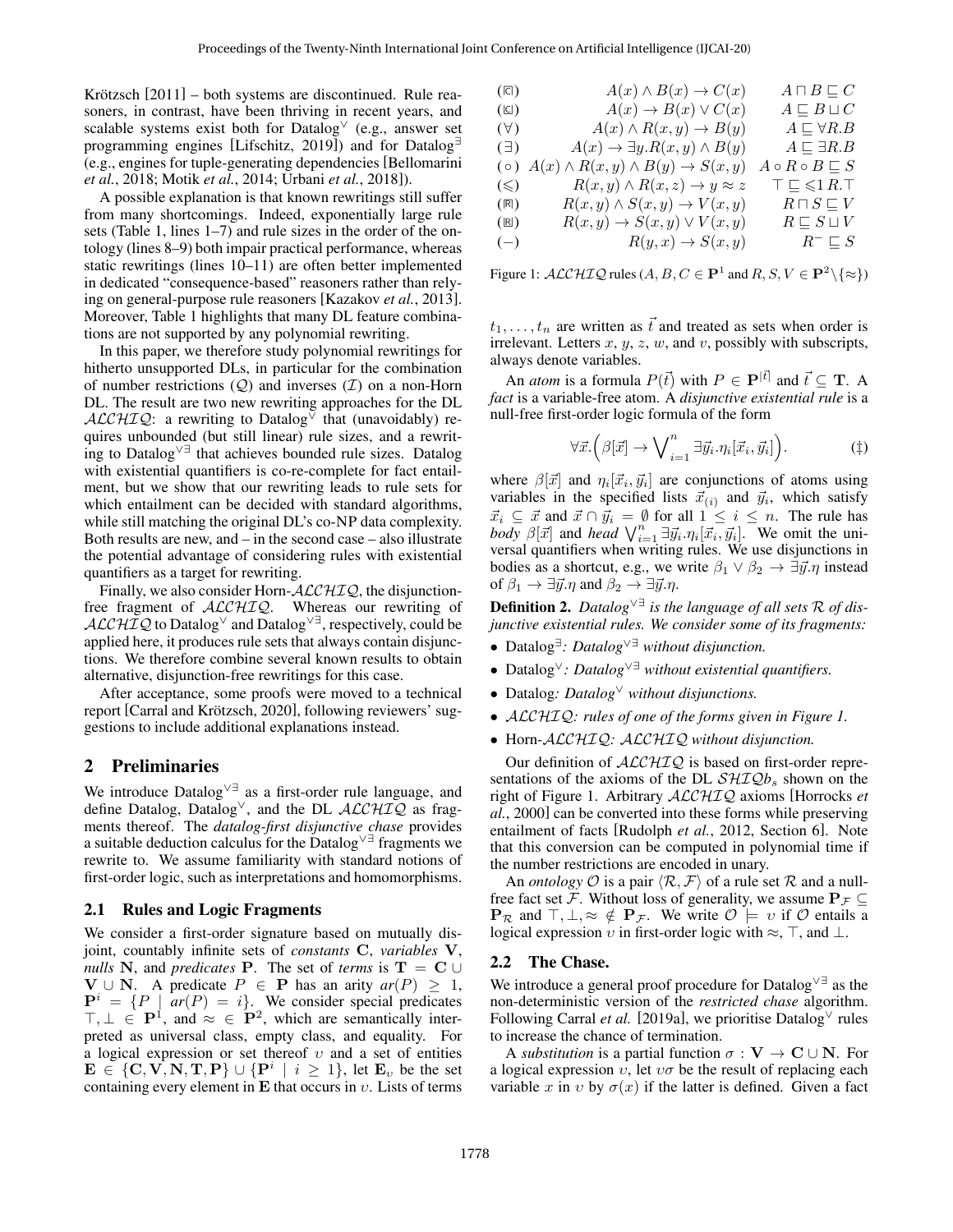set F and a rule  $\rho$  of the form  $(\ddagger)$ ,  $\sigma$  is a *match* for  $\rho$  if it is not defined on  $\vec{y}_1 \cup \ldots \cup \vec{y}_n$  and  $\beta \sigma \subseteq \mathcal{F}$ .

<span id="page-2-3"></span>**Definition 3.** *A* chase sequence *of an ontology*  $\langle \mathcal{R}, \mathcal{F} \rangle$  *is a (finite or infinite) sequence of fact sets*  $\mathcal{F}_0, \mathcal{F}_1, \ldots$  *such that 1.*  $\mathcal{F}_0 = \mathcal{F}$ ;

- <span id="page-2-0"></span>*2. for every*  $\mathcal{F}_{i+1}$  *with*  $i \geq 0$ *, there is a rule*  $\rho \in \mathcal{R}$  *of the form*  $(\dagger)$  *and a match*  $\sigma$  *for*  $\rho$  *on*  $\mathcal{F}_i$  *such that* 
	- $(a)$   $\mathcal{F}_i \not\models \exists \vec{y}_i.\eta_i \sigma \text{ for all } i \in \{1,\ldots,n\},$
	- *(b)*  $\mathcal{F}_{i+1} = \mathcal{F}_i \cup \eta_i \hat{\sigma}$  *for some*  $j \in \{1, \ldots, n\}$ *, where*  $\hat{\sigma}$  *extends*  $\sigma$  *to*  $\vec{y}_j$  *such that*  $\hat{\sigma}(y) \in \mathbf{N}$  *is a fresh null for each*  $y \in \vec{y}_i$ ,
	- *(c) if* ρ *contains an existential quantifier, then for all*  $\overline{D}$ *atalog*  $\vee$  *rules*  $\rho' \in \mathcal{R}$  *and all matches*  $\sigma'$  *of*  $\rho'$  *on*  $\mathcal{F}_i$ , we have  $\mathcal{F}_i \models \rho' \sigma'$  (priority for Datalog<sup> $\vee$ </sup>);
- <span id="page-2-2"></span><span id="page-2-1"></span>*3. for every*  $\rho \in \mathcal{R}$  *and substitution*  $\sigma$ *, there is some*  $k > 1$ *such that*  $\mathcal{F}_i \models \rho \sigma$  *for all*  $i \geq k$  *(fairness).*

*The set*  $\bigcup_{i\geq 0} \mathcal{F}_i$  *is a* chase *of*  $\langle \mathcal{R}, \mathcal{F} \rangle$ *.* 

The chase process is non-deterministic in several ways. Disjunctions are handled by the choice of  $j$  in [\(2b\)](#page-2-0). This affects which facts are derived. Another form of nondeterminism is in the choice of rule application order, within the constraints of [\(2c\)](#page-2-1) and [\(3\)](#page-2-2). This does not affect which ground facts are eventually derived, but it may determine if the chase sequence is finite or not. A rule set  $R$  is *(universally) terminating* if, for all fact sets  $F$ , all chase sequences of  $\langle \mathcal{R}, \mathcal{F} \rangle$  are finite. The language of all terminating rules sets is called *terminating Datalog*∨∃ (and similarly for other logics).

Definition [3](#page-2-3) does not consider the semantics of the special predicates  $\top$ ,  $\bot$ , and  $\approx$ , which must satisfy certain restrictions in all first-order interpretations:  $\top$  and  $\bot$  are interpreted as the domain and the empty set, respectively, and  $\approx$  is used to denote equality. We treat these special predicates by axiomatisation. For a rule  $\rho$ , let  $Ax(\rho)$  be the result of replacing all occurrences of  $\top$ ,  $\bot$ , and  $\approx$  by Top, Bot, and Eq, respectively. For a rule set  $\mathcal{R}$ , let  $Ax(\mathcal{R})$  be the rule set that contains (i)  $Ax(\rho)$  for all  $\rho \in \mathcal{R}$ , (ii)  $\text{Top}(c)$  for all  $c \in \mathbb{C}_{\mathcal{R}}$ , and (iii) the following rules instantiated for all  $P \in \mathbf{P}_{\mathcal{R}} \setminus \{\top, \bot, \approx\}$  and  $i \in \{1, \ldots, n\}$ :

$$
P(x_1, \ldots, x_i, \ldots, x_n) \to \text{Top}(x_i)
$$
  
Bot( $y$ )  $\land$  Top( $x_1$ )  $\land \ldots \land$  Top( $x_n$ )  $\to$   $P(x_1, \ldots, x_n)$   
 $P(x_1, \ldots, x_i, \ldots, x_n) \land$  Eq( $x_i, y$ )  $\to$   $P(x_1, \ldots, y, \ldots, x_n)$   
Eq( $x, y$ )  $\to$  Eq( $y, x$ )  $\qquad$  Eq( $x, y$ )  $\land$  Eq( $y, z$ )  $\to$  Eq( $x, z$ )

The rules are clearly sound for the intended interpretation of the auxiliary predicates. The second rule type ensures that everything follows from a contradiction – practical systems would omit this for reasons of efficiency, and check for entailments over Bot as a special case. The final three rules are the usual equality theory, where we omit reflexivity since it does not lead to conclusions for any predicates other than Eq. **Fact 1.** An ontology  $\mathcal{O} = \langle \mathcal{R}, \mathcal{F} \rangle$  entails a fact  $\varphi$  over a pred*icate in*  $\mathbf{P}_{\mathcal{O}} \setminus \{T, \bot, \approx\}$  *iff*  $\varphi$  *is in all chases of*  $\langle Ax(\mathcal{R}), \mathcal{F} \rangle$ *.* 

## <span id="page-2-6"></span>3 ALCHIQ to Disjunctive Datalog

We will now specify a polynomial rewriting of  $ALCHIQ$  to Datalog<sup>∨</sup>, and establish its correctness. For the remainder of

<span id="page-2-4"></span>

Figure 2: Sketch of the local environments as described by generic types (Type, left) and types for named elements  $x$  (NamType, right)

this section, let  $R$  be an arbitrary, fixed  $ALCHIQ$  rule set. Moreover, let  $\mathcal{R}_\exists$  be the set of all rules of type  $(\exists)$  in  $\mathcal{R}$ ; that is, the set of all non-Datalog rules in  $R$ . We present a rewriting to establish the following main result.

#### <span id="page-2-5"></span>Theorem 2. ALCHIQ *is poly-time rewritable to Datalog*<sup>∨</sup>*.*

Our rewriting is based on types that define (shapes of) local environments of domain elements in a DL interpretation. Sketches for the intuitive notions of "local environment" that we consider are shown in Figure [2.](#page-2-4) The types abstract from pairs of elements  $c$  and  $d$  that are directly related, by specifying the classes of  $c$ , the classes of  $d$ , and the set of (forward or inverse) roles relating them. To support  $ALCHIQ$ , the type further considers, for each rule  $\rho \in \mathcal{R}_{\exists}$ , a successor  $w_{\rho}$  of d that witnesses the satisfaction of  $\rho$  on d. This successor is again described by the (forward or inverse) roles between  $d$ and  $w_{\rho}$ , and by the classes of  $w_{\rho}$ .

A type therefore is a tuple  $\langle C, R, D, S_1, E_1, \ldots, S_\ell, E_\ell \rangle$ where  $\ell = |\mathcal{R}_{\exists}|, C, D, E_i \subseteq \mathbf{P}^1$ , and  $R, S_i \subseteq \mathbf{P}^2 \setminus \{\approx\}$  for  $i \in \{1, \ldots, \ell\}$ . We encode types in Datalog using a predicate Type of arity  $(2+\ell)\cdot|\mathbf{P}_{\mathcal{R}}^1 \cup \{\top, \bot\}| + (1+\ell)\cdot 2|\mathbf{P}_{\mathcal{R}}^2 \setminus \{\infty\}|,$ where each parameter can be one of the fresh individuals  $\{0, 1\}$ , indicating the presence or absence of an element in one of the sets that constitute the type. This approach follows [Ortiz](#page-6-0) *et al.* [\[2010\]](#page-6-0). We use the following fixed lists of variables in Type atoms:

$$
\vec{C} = c_{A_1}, \dots, c_{A_n} \qquad \vec{R} = r_{R_1}, r_{R_1^-} \dots, r_{R_m}, r_{R_m^-}
$$

$$
\vec{D} = d_{A_1}, \dots, d_{A_n} \qquad \vec{W} = \vec{W}^{\rho_1}, \dots, \vec{W}^{\rho_\ell}
$$

for some fixed orderings  $\mathbf{P}_{\mathcal{R}}^1 \cup \{\top, \bot\} = \{A_1, \ldots, A_n\},\$  $\mathbf{P}_{\mathcal{R}}^2 \setminus \{\approx\} = \{R_1, \ldots, R_m\}$ , and  $\mathcal{R}_{\exists} = \{\rho_1, \ldots, \rho_\ell\};$ and with  $\vec{W}^{\rho} = w^{\rho}_{R_1}, w^{\rho}_{R_2}$  $\frac{\rho}{R_1} \ldots, w_{R_m}^{\rho}, w_{R_m}^{\rho}$  $P_{R_m}^{\rho}, w_{A_1}^{\rho}, \ldots, w_{A_n}^{\rho}$ for every  $\rho \in \mathcal{R}_{\exists}$ . We will frequently encounter atoms Type( $\vec{C}, \vec{R}, \vec{D}, \vec{W}$ ), which we further abbreviate as Type( $\vec{V}$ ). We will further use facts of the form NamType $(x, D, W)$  to encode the type of a named individual  $x$ , specified by its classes ( $\vec{D}$ ) and  $\mathcal{R}_{\exists}$  witnesses ( $\vec{W}$ ).

**Definition 4.** Let rew  $\sqrt{(R)}$  be the Datalog  $\sqrt{(R)}$  rule set that con*tains (i)*  $Ax(\mathcal{R} \setminus \mathcal{R}_{\exists})$ ; *(ii)* the rule set in Figure [3;](#page-3-0) and *(iii)*, *for every rule* ρ ∈ R*, the corresponding rules in Figure [4.](#page-3-1)*

In this rewriting, the rules of (i) are (axiomatised) firstorder versions of all non-existential ontology axioms. However, these rules will only apply to named individuals, since models of the rewritten Datalog<sup>∨</sup> rules do not contain domain elements to represent the anonymous individuals that are relevant in DL models. Such anonymous elements instead are represented indirectly by recording their types, which is accomplished by rules (ii) and (iii). Rules [\(1\)](#page-3-2) and [\(2\)](#page-3-3) trigger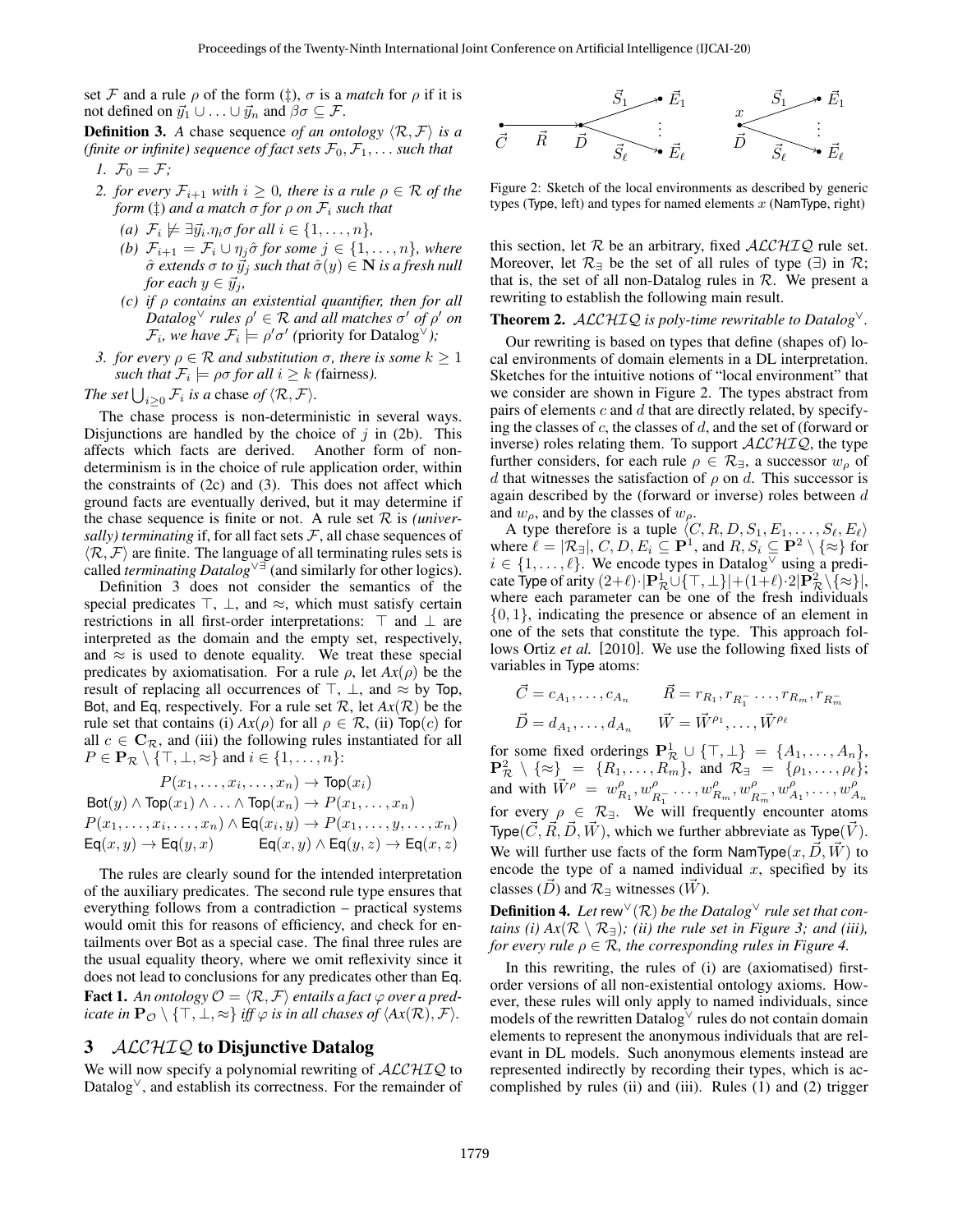<span id="page-3-6"></span><span id="page-3-5"></span><span id="page-3-4"></span><span id="page-3-3"></span><span id="page-3-2"></span>
$$
\text{Top}(x) \to \bigvee_{\vec{c} \in \{0,1\}^{|\vec{D}|+|\vec{W}|}} \left(\text{NamType}(x, \vec{c}) \land \text{Type}(0, \dots, 0, \vec{c})\right) \tag{1}
$$

<span id="page-3-0"></span>
$$
\text{Type}(\vec{C}, \vec{R}, \vec{D}, \vec{W}^{\rho_1}, \dots, \vec{W}^{\rho_\ell}) \to \bigvee_{\vec{c} \in \{0,1\}^{|\vec{W}|}} \text{Type}(\vec{D}, \vec{W}^{\rho_i}, \vec{c}) \qquad i \in \{1, \dots, \ell\} \tag{2}
$$

$$
\text{NamType}(x, \vec{D}, \vec{W})[d_A/0] \land A(x) \to \text{Bot}(0) \qquad A \in \mathbf{P}^1_{\mathcal{R}} \setminus \{\top, \bot\} \tag{3}
$$

$$
\mathsf{Eq}(0,1) \lor \mathsf{Type}(\vec{C}, \vec{R}, \vec{D}, \vec{W})[d_{\perp}/1] \to \mathsf{Bot}(0)
$$
\n
$$
\mathsf{Type}(\vec{C}, \vec{R}, \vec{D}, \vec{W})[d_{\top}/0, v/1] \to \mathsf{Bot}(0)
$$
\n
$$
v \in \vec{R} \cup \vec{D}
$$
\n
$$
(5)
$$

<span id="page-3-1"></span>Figure 3: Part of the Datalog<sup>∨</sup> rewriting rew<sup>∨</sup>(R) of ALCHIQ rule set R; [ $x_1/a_1, ..., x_n/a_n$ ] is the substitution that maps every  $x_i$  to  $a_i$ 

$$
\text{(a)} \qquad \qquad \text{Type}(\vec{V})[d_A/1,d_B/1,d_C/0] \rightarrow \text{Bot}(0) \qquad \quad \text{(b)} \qquad \qquad \text{Type}(\vec{V})[d_A/1,d_B/0,d_C/0] \rightarrow \text{Bot}(0)
$$

$$
(\forall) \qquad \qquad \text{Type}(\vec{V})[c_A/1, r_R/1, d_B/0] \to \text{Bot}(0) \qquad (\exists) \qquad \qquad \text{Type}(\vec{V})[d_A/1, w_R^{\rho}/0] \to \text{Bot}(0)
$$

$$
\text{Type}(\vec{V})[c_B/0, r_{R^-}/1, d_A/1] \to \text{Bot}(0)
$$
\n
$$
\text{Type}(\vec{V})[d_A/1, w_B^{\rho}/0] \to \text{Bot}(0)
$$
\n
$$
\text{Type}(\vec{V})[c_A/1, r_B/1, d_B/1, r_S/0] \to \text{Bot}(0)
$$
\n
$$
\text{Type}(\vec{V})[r_B/1, r_S/1, r_V/0] \to \text{Bot}(0)
$$

$$
\text{Type}(\vec{V})[c_B/1, r_{R^-}/1, d_A/1, r_{S^-}/0] \rightarrow \text{Bot}(0) \qquad \text{Type}(\vec{V})[r_{R^-}/1, r_{S^-}/1, r_{V^-}/0] \rightarrow \text{Bot}(0)
$$

$$
\begin{array}{ll}\n\text{(E)} & \text{Type}(\vec{V})[r_R/1, r_S/0, r_V/0] \rightarrow \text{Bot}(0) \\
\text{Type}(\vec{V})[r_R-/1, r_S-/0, r_V-/0] \rightarrow \text{Bot}(0) \\
\text{Type}(\vec{V})[r_R+/1, r_S-/0] \rightarrow \text{Bot}(0)\n\end{array}
$$

$$
\begin{aligned} (\leqslant) \ \{ \mathrm{Type}(\vec{V})[w_R^{\rho'}/1,w_R^{\rho''}/1] &\rightarrow \mathrm{Eq}(w_S^{\rho'},w_S^{\rho''}) \wedge \mathrm{Eq}(w_{S^-}^{\rho'},w_{S^-}^{\rho''}) \wedge \mathrm{Eq}(w_A^{\rho'},w_A^{\rho''}), \\ \mathrm{Type}(\vec{V})[r_{R^-}/1,w_R^{\rho'}/1] &\rightarrow \mathrm{Eq}(r_S,w_{S^-}^{\rho'}) \wedge \mathrm{Eq}(r_{S^-},w_S^{\rho'}) \wedge \mathrm{Eq}(c_A,w_A^{\rho'}), \\ R(x,y) &\wedge \mathrm{NamType}(x,\vec{D},\vec{W})[w_R^{\rho'}/1,w_S^{\rho'}/1] \rightarrow S(x,y), R(x,y) \wedge \mathrm{NamType}(x,\vec{D},\vec{W})[w_R^{\rho'}/1,w_{S^-}^{\rho'}/1] \rightarrow S(y,x), \\ R(x,y) &\wedge \mathrm{NamType}(x,\vec{D},\vec{W})[w_R^{\rho'}/1,w_A^{\rho'}/1] \rightarrow A(y) \mid \rho', \rho'' \in \mathcal{R}_{\exists}, A \in \mathbf{P}_{\mathcal{R}}^1 \setminus \{\top,\bot\}, S \in \mathbf{P}_{\mathcal{R}}^2 \setminus \{\approx\}\end{aligned}
$$

Figure 4: Rewriting  $ACCHIQ$  rules  $\rho$  to Datalog<sup> $\vee$ </sup>;  $[x_1/a_1, \ldots, x_n/a_n]$  is the substitution that maps every  $x_i$  to  $a_i$ 

the construction of types by requiring that named individuals have types [\(1\)](#page-3-2), and that existing types have compatible successor types that satisfy existential restrictions [\(2\)](#page-3-3). All other rules in Figures [3](#page-3-0) and [4](#page-3-1) then restrict these types by excluding contradicting cases. Rule [\(3\)](#page-3-4) ensures the consistent assignment of classes to named individuals, rule [\(4\)](#page-3-5) excludes some basic inconsistencies, and rule [\(5\)](#page-3-6) ensures that the second element ("d") of any type must satisfy  $\top$  if it satisfies anything at all. We do allow the case where all bits for  $\vec{R}$  and  $\vec{D}$  are 0, which occurs, e.g., for named individuals without successors.

Rules in Figure [4](#page-3-1) encode the meaning of specific axioms when applied to the local structure of types as sketched in Figure [2.](#page-2-4) Most rules are straightforward, but the rules  $(\leq)$  for expressing functionality require some explanation. Note that these rules are instantiated for various combinations of existential restrictions, class names, and role names. The rules in the first line encode equality of two existential successors (illustrated by elements in classes  $\vec{E}_i$  in Figure [2\)](#page-2-4); the rules in the second line encode equality of an existential successor and the first element of the type (illustrated by the element in classes  $\vec{C}$  in Figure [2\)](#page-2-4). Using Eq in these lines ensures that bits that encode the equated elements' type data are identical, since equality of 0 and 1 is disallowed by [\(4\)](#page-3-5). The rules in the last two lines capture cases where predicates of named individuals can be derived from predicates of successor elements (represented by bits in a type). Note that we cannot use Eq for achieving the latter. Equality of several named individuals is already supported by the corresponding axiom in  $Ax(\mathcal{R}\setminus\mathcal{R}_\exists)$ .

For better clarity, we have chosen a presentation of rew<sup> $\sqrt{(R)}$ </sup> that is not polynomial, since rules [\(1\)](#page-3-2) and [\(2\)](#page-3-3) are of exponential size. To define a polynomial rewriting, we can simply substitute rule [\(1\)](#page-3-2) with the rules

$$
\begin{aligned} \text{Type}(\vec{V}) &\rightarrow \text{Type}_1(\vec{D}, \vec{W}^\rho, 0) \vee \text{Type}_1(\vec{D}, \vec{W}^\rho, 1) \\ \text{Type}_i(\vec{D}, \vec{W}^\rho, \vec{x}_i) &\rightarrow \bigvee_{j \in \{0, 1\}} \text{Type}_{i+1}(\vec{D}, \vec{W}^\rho, \vec{x}_i, j) \\ \text{Type}_k(\vec{V}) &\rightarrow \text{Type}(\vec{V}) \end{aligned}
$$

where  $k = |\vec{V}|$ , the second rule is instantiated for all  $i =$  $1, \ldots, k-1$ , and  $\vec{x}_i$  is a list of variables of size *i*. We can replace the rules of type [\(2\)](#page-3-3) in an analogous manner.

To establish Theorem [2,](#page-2-5) it remains to proof soundness (Lemma [3\)](#page-3-7) and completeness (Lemma [4\)](#page-4-0).

<span id="page-3-7"></span>**Lemma 3.** For all fact sets  $F$  and all facts  $\varphi$  with a predicate  $in \mathbf{P}_{\mathcal{R}} \setminus \{\top, \bot, \approx\}, \text{ if } \langle \mathcal{R}, \mathcal{F} \rangle \not\models \varphi \text{ then } \langle \text{rew}^{\vee}(\mathcal{R}), \mathcal{F} \rangle \not\models \varphi.$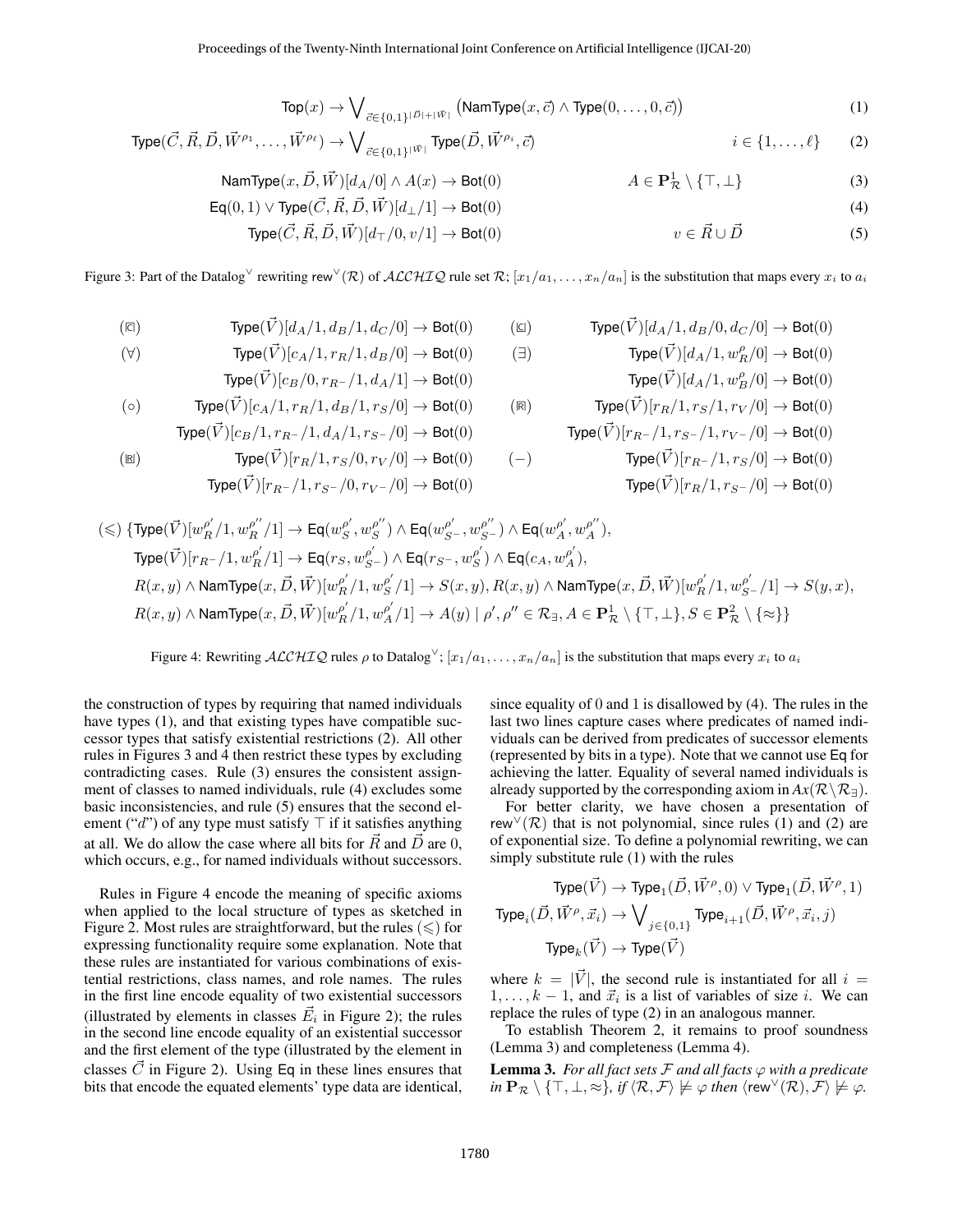*Proof sketch.* Let  $\mathcal{O} = \langle \mathcal{R}, \mathcal{F} \rangle$ . Since  $\mathcal{O} \not\models \varphi$  there is a model  $M \models \mathcal{O}$  with  $M \not\models \varphi$ . The proof proceeds by defining a model  $\mathcal I$  of rew<sup> $\vee(\mathcal R) \cup \mathcal F$  such that  $\mathcal I \not\models \varphi$ . The exten-</sup> sions of ontology predicates in  $\mathcal I$  is defined in a straightforward way by copying corresponding relationships on named elements from M:

$$
\mathcal{I} \models \text{Type}(0, \ldots, 0), \text{Named}(a), \text{Top}(a) \text{ for all } a \in \mathbf{C}_{\mathcal{O}}
$$
\n
$$
\mathcal{I} \models A(a) \text{ for all } A \in \mathbf{P}_{\mathcal{R}}^1 \setminus \{\top, \bot\} \text{ with } a^{\mathcal{M}} \in A^{\mathcal{M}}
$$
\n
$$
\mathcal{I} \models R(a, b) \text{ for all } R \in \mathbf{P}_{\mathcal{R}}^2 \text{ with } \langle a^{\mathcal{M}}, b^{\mathcal{M}} \rangle \in R^{\mathcal{M}}
$$
\n
$$
\mathcal{I} \models \text{Eq}(a, b) \text{ if } a^{\mathcal{M}} = b^{\mathcal{M}}
$$

Extensions for NamType and Type are defined in such a way that the true facts of these predicates correspond to all the (finitely many) types of named and unnamed elements that are realised in  $M$ , encoded in bits as explained before. It is not hard to check that the resulting interpretation  $\mathcal I$  does indeed satisfy  $\langle \text{rew}^{\vee}(\mathcal{R}), \mathcal{F} \rangle$ .  $\Box$ 

<span id="page-4-0"></span>**Lemma 4.** For all fact sets  $F$  and all facts  $\varphi$  with a predicate  $in \mathbf{P}_{\mathcal{R}} \setminus \{\top, \bot, \approx\}, \text{ if } \langle \text{rew}^{\vee}(\mathcal{R}), \mathcal{F} \rangle \not\models \varphi \text{ then } \langle \mathcal{R}, \mathcal{F} \rangle \not\models \varphi.$ 

*Proof sketch.* The proof inverts the argumentation used in Lemma [4.](#page-4-0) Since  $\langle \text{rew}^{\vee}(\mathcal{R}), \mathcal{F} \rangle \not\models \varphi$ , there is a model  $\mathcal{I} \models \text{rew}^{\vee}(\mathcal{R}) \cup \mathcal{F} \text{ with } \mathcal{I} \not\models \varphi. \text{ To show } \langle \mathcal{R}, \mathcal{F} \rangle \not\models \varphi,$ we define a model  $\mathcal{M} \models \mathcal{R} \cup \mathcal{F}$  with  $\mathcal{M} \not\models \varphi$ . This model is now constructed by combining the available types in a compatible way, which can be formalised as an iterative process.

Initially, we define the named part of  $M$ , consisting of named individuals (factorised by equality) and their direct relations. In detail, let  $M = M_0$  with  $\Delta^{M_0} = \{ [a]_{\approx} \mid a \in$  $\mathbb{C}_{\mathcal{R}}$  where  $[a]_{\approx} = \{b \mid \mathcal{I} \models \mathsf{Eq}(a, b)\}\)$ , and set  $a^{\mathcal{M}_0} = [a]_{\approx}$ for all  $a \in \mathbf{C}_{\mathcal{F}}$ . The interpretation of other  $c \in \mathbf{C} \setminus \mathbf{C}_{\mathcal{F}}$  is arbitrary. We set  $a^{\mathcal{M}_0} \in A^{\mathcal{M}_0}$  for  $A \in \mathbf{P}^1_{\mathcal{R}}$  if  $\mathcal{I} \models A(a)$ , and  $\langle a^{\mathcal{M}_0}, b^{\mathcal{M}_0} \rangle \in R^{\mathcal{M}_0}$  for  $R \in \mathbf{P}_{\mathcal{R}}^2 \setminus \{\approx\}$  if  $\mathcal{I} \models R(a, b)$ .

 $\mathcal{M}_0$  then is expanded iteratively by adding elements for satisfying existential restrictions (marked  $\vec{E}_i$  in Figure [2\)](#page-2-4), which are taken from the available types. We avoid adding redundant successor elements, which is important to ensure the satisfaction of functionality axioms.

This iterative construction leads to a monotonically increasing sequence of interpretations  $\mathcal{M}_0, \mathcal{M}_1, \dots$  with union  $\mathcal{M} = \bigcup_{i \geq 0} \mathcal{M}_i$ . We can show by induction that each  $\mathcal{M}_i$ satisfies all of the Datalog<sup> $\lor$ </sup> rules in  $\mathcal{R}$ . The rules with existential quantifiers in  $\mathcal R$  are satisfied by  $\mathcal M$  because we apply the extension rule fairly to each domain element in  $\Delta^{\mathcal{M}}$ .  $\square$ 

# <span id="page-4-2"></span>4 ALCHIQ to Terminating Datalog<sup>√∃</sup>

We will now specify a polynomial rewriting of  $ALCHIQ$  to Datalog∨∃. Our main result improves upon Theorem [2](#page-2-5) by avoiding the need for predicates of unbounded arity:

<span id="page-4-1"></span>Theorem 5. ALCHIQ *is poly-time rewritable into terminating Datalog*∨∃ *rules of bounded size.*

For the remainder of this section, let  $R$  be an arbitrary, fixed  $\mathcal{ALCHIQ}$  rule set. Moreover, let  $\mathcal{R}_{\exists}$  and  $\mathcal{R}_{\leq}$  be the sets of all rules of type  $(\exists)$  and  $(\le)$  in  $\mathcal{R}$ , respectively. Theorem [5](#page-4-1) is established by the following rewriting.

**Definition 5.** Let rew<sup> $\vee \exists$ </sup> ( $\mathcal{R}$ ) *be the Datalog*<sup> $\vee \exists$ </sup> *rule set that contains the rules shown in Figure [5](#page-5-0) and the rule set obtained*

## *from Ax*( $\mathcal{R} \setminus (\mathcal{R}_{\exists} \cup \mathcal{R}_{\leq})$ ) *by replacing every predicate* P *with a fresh predicate* P *of the same arity.*

Note that Figure [5](#page-5-0) uses predicates  $P$  and  $\mathbb{P}$ , as well as further variants  $\overline{P}$  and  $\mathbb{P}$ , which indicate the absence of a true atom. The fresh predicates (i.e., predicates such as P) allow us to reserve regular ontology predicates for relations between named individuals, which we mark by Named. This relationship between the predicate names is expressed in the rules of [\(6\)](#page-5-1). It is required since we often treat named individuals differently from individuals that were introduced to satisfy existential restrictions (see, e.g., rules of type [\(10\)](#page-5-2)).

Intuitively, the rules implement a proof procedure that is similar to tableau calculi in DLs, where we construct a finite representation of a model by applying rules for each type of axiom iteratively. For example, rules of type [\(9\)](#page-5-3) introduce a successor element to satisfy an existential restriction. Essential tableau-like structures are captured by predicates Named and Unnamed, and by Succ (where  $Succ(x, y)$  means that  $y$  was created to satisfy an existential restriction on  $x$ ). Facts SmCl $_{A_i}(x, y)$  mean that x and y agree on all classes  $\mathbb{A}_1, \ldots, \mathbb{A}_i$  for a fixed ordering  $A_1, \ldots, A_n \in \mathbf{P}^1_{\mathcal{R}} \setminus \{\top, \bot\}.$ Facts  $\textsf{SmRI}_{\mathbb{R}_i}(x, y, z, w)$  are analogous for roles between class-equivalent pairs  $\langle x, y \rangle$  and  $\langle z, w \rangle$ . The "equivalence" of elements y and w (SameTyp $(y, w)$ ) is inferred by [\(17\)](#page-5-4).

To ensure that the resulting structure is finite, however, we sometimes need to reuse anonymous elements. Tableau procedures accomplish this by a method known as *blocking*, and our approach is similar to *pairwise anywhere blocking* [\[Motik](#page-6-18) *et al.*[, 2009\]](#page-6-18). In contrast to tableau approaches, however, we cannot directly disallow the application of rule [\(9\)](#page-5-3) (which would require non-monotonic negation). Instead, when we detect that two elements x and y are of the same type  $(17)$ , we reuse all of the successors of either term that are introduced to satisfy rules of the form [\(9\)](#page-5-3) to satisfy the same rules over the other element [\(18\)](#page-5-5). Since we apply Datalog<sup> $\vee$ </sup> rules with higher priority (Definition [3\)](#page-2-3), rules [\(17\)](#page-5-4) and [\(18\)](#page-5-5) are preferred over rules of type [\(9\)](#page-5-3). Therefore, we will not introduce a successor for  $x$  to satisfy an existential restriction if we already have introduced one such successor for y. This is essential for termination. Removing the rules [\(13\)](#page-5-6)–[\(18\)](#page-5-5) would still yield a correct rewriting from  $\text{ALCHIQ}$  into Datalog<sup> $\vee \exists$ </sup>, but the resulting rule set would not be terminating.

Another peculiarity is the ternary predicate Copy, which is a weaker form of Eq that we use to handle functionality on unnamed individuals [\(10\)](#page-5-2). If  $Copy(x, y, z)$  holds, then all unary relations of  $y$  and all binary relations between  $x$  and y are copied to z (rules [\(11\)](#page-5-7) and [\(12\)](#page-5-8)). Asserting  $\textsf{Eq}(y, z)$ would copy additional binary relations of  $y$  and other elements, which would not be sound in our case.

Detailed proofs of soundness and correctness of Theorem [2](#page-2-5) are found in our technical report [Carral and Krötzsch, 2020].

## 5 Horn- $ALCHIQ$  to Datalog and Datalog<sup>∃</sup>

The rewritings of Sections [3](#page-2-6) and [4](#page-4-2) introduce disjunctions even if the input ontology is Horn. Alternative approaches, outlined next, can be used to prevent this.

[Ortiz](#page-6-0) *et al.* [\[2010\]](#page-6-0) propose a polynomial translation from Horn-ALCHOIQ – the extension of Horn-ALCHIQ with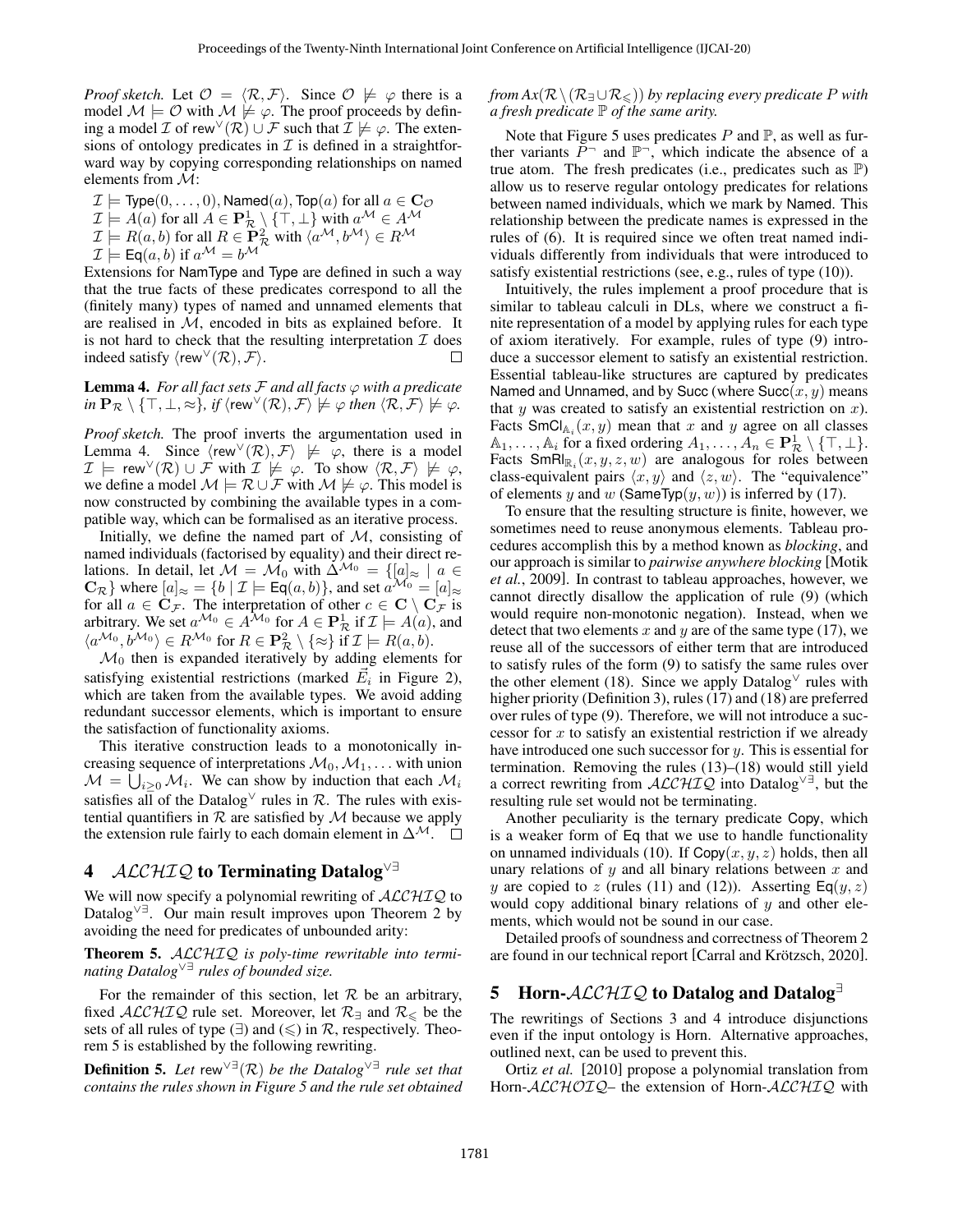<span id="page-5-0"></span>
$$
\{P(\vec{x}) \rightarrow \mathbb{P}(\vec{x}) \land \bigwedge_{x \in \vec{x}} \text{Named}(x), \mathbb{P}(\vec{x}) \land \bigwedge_{x \in \vec{x}} \text{Named}(x) \rightarrow P(\vec{x}) \mid P \in \mathbf{P}_{\mathcal{R}} \cup \{\text{Top}, \text{Bot}, \text{Eq}\} \setminus \{\top, \bot, \infty\} \} \cup \text{(6)}
$$
\n
$$
\{\text{Unnamed}(x) \rightarrow \mathbb{A}(x) \lor \mathbb{A}^{-}(x), \mathbb{A}(x) \land \mathbb{A}^{-}(x) \rightarrow \text{Bot}(x) \mid A \in \mathbf{P}_{\mathcal{R}}^{1} \setminus \{\top, \bot\} \} \cup \text{(7)}
$$
\n
$$
\{\text{Succ}(x, y) \rightarrow (\mathbb{R}(x, y) \lor \mathbb{R}^{-}(x, y)) \land (\mathbb{R}(y, x) \lor \mathbb{R}^{-}(y, x)), \mathbb{R}(x, y) \land \mathbb{R}^{-}(x, y) \rightarrow \text{Bot}(x) \mid R \in \mathbf{P}_{\mathcal{R}}^{2} \setminus \{\approx\} \} \cup \text{(8)}
$$
\n
$$
\{\mathbb{A}(x) \rightarrow \exists y. \mathbb{R}(x, y) \land \mathbb{B}(y) \land \text{Succ}(x, y) \land \text{Unnamed}(y) \land \text{Top}(y) \mid A(x) \rightarrow \exists y. R(x, y) \land B(y) \in \mathcal{R}_{\exists} \} \cup \text{(9)}
$$
\n
$$
\{\mathbb{R}(x, y) \land \mathbb{R}(x, z) \land \text{Named}(x) \land \text{Named}(y) \land \text{Nonmed}(z) \rightarrow \text{Eq}(y, z) \mid R(x, y) \land R(x, z) \rightarrow y \approx z \in \mathcal{R}_{\leq} \} \cup \text{(10)}
$$
\n
$$
\{\mathbb{C}\text{copy}(x, y, z) \land \mathbb{A}(y) \rightarrow \mathbb{A}(z) \mid A \in \mathbf{P}_{\mathcal{R}}^{1} \setminus \{\top, \bot\} \} \cup \text{(11)}
$$
\n
$$
\{\mathbb{R}(x, y) \land \text{Pop}(x, y, z) \rightarrow \mathbb{R}(x, z), \mathbb{R}(y, x) \land
$$

$$
\text{SameTyp}(x, z) \land \text{Succ}(x, y) \land \mathbb{P}(y, x) \rightarrow \text{Succ}(x, y) \land \mathbb{P}(y, z) \mid P \in (\mathbf{P}_{\mathcal{R}}^2 \cup \{R^{\neg} \mid R \in \mathbf{P}_{\mathcal{R}}^2\}) \setminus \{\approx, \approx\text{``} \} \tag{18}
$$

Figure 5: Mapping the ALCHIQ Rule Set R into the Terminating Datalog<sup> $\vee \exists$ </sup> Rule Set  $rw_4(\mathcal{R})$  $rw_4(\mathcal{R})$  $rw_4(\mathcal{R})$  ( $A_1, \ldots, A_n$  and  $R_1, \ldots, R_m$  are lists without repetitions containing all of the elements in  $\mathbf{P}^1_{\mathcal{R}} \setminus \{\top, \bot\}$  and  $\mathbf{P}^2_{\mathcal{R}} \setminus \{\approx\}$ , respectively)

nominals – to Datalog<sup>S</sup> – an extension of Datalog with set operators – and discuss how to transform the resulting Datalog<sup>S</sup> rule sets into Datalog in polynomial time. Applying this to Horn- $ALCHIQ$  yields the following result.

Theorem 6. *Horn-*ALCH(O)IQ *is rewritable to Datalog in polynomial time.*

The rewriting shares some commonalities with the typebased method of Section [3,](#page-2-6) and in particular uses predicates of unbounded (though polynomial) arity for encoding sets.

To get bounded-size rules, we can rewrite to Datalog<sup>∃</sup> using a technique introduced by [Carral](#page-6-9) *et al.* [\[2019a\]](#page-6-9) for rewriting Horn-ALC to polynomial, bounded-size Datalog<sup>∃</sup>. In their approach, an (existing) consequence-based reasoning procedure is expressed in a fixed set of  $\text{Database}^S$  rules, which are then rewritten to terminating Datalog<sup>∃</sup> [\[Carral](#page-6-9) *et al.*[, 2019a,](#page-6-9) Theorem 4]. A fundamental difference of this approach to our rewriting in Section [4](#page-4-2) is that the whole ontology is rewritten into facts that are combined with a fixed Datalog<sup>∃</sup> rule set. In a similar manner, one could adapt existing consequence-based reasoning procedures for Horn-ALCHIQ [\[Kazakov, 2009\]](#page-6-19) to solve fact entailment, express the adapted procedure using a set of  $Databasetext{Database}$  rules, and then rewrite these rules into terminating Datalog<sup>∃</sup> . Indeed, this strategy describes how compute a rewriting from Horn- $\mathcal{ALCHIQ}$  to Datalog<sup> $\exists$ </sup>, and hence the following holds.

<span id="page-5-9"></span>Theorem 7. *Horn-*ALCHIQ *is poly-time rewritable to terminating Datalog*<sup>∃</sup> *rules of bounded size.*

Further details are found in our technical report [\[2020\]](#page-6-16).

#### <span id="page-5-8"></span><span id="page-5-7"></span><span id="page-5-6"></span><span id="page-5-5"></span><span id="page-5-4"></span><span id="page-5-3"></span><span id="page-5-2"></span><span id="page-5-1"></span>6 Future Work and Conclusions

We show that  $\mathcal{ALCHIQ}$  is poly rewritable to Datalog $^\vee$  and to bounded-size Datalog∨∃ for which the disjunctive chase terminates when prioritising non-generating rules ("Datalog<sup>∨</sup> first"). As for future work, we aim to develop rewriting techniques for more expressive DL languages, such as ALCHOIQ, and decidable rule languages [\[Baget](#page-6-20) *et al.*, [2011;](#page-6-20) König et al.[, 2015\]](#page-6-21) to terminating Datalog<sup> $\vee$ </sup>.

Termination of our Datalog∨∃ rewritings relies on the use of the *restricted chase* with a Datalog<sup>∨</sup>-first rule application strategy. The set modelling technique used for Horn-ALCHIQ (Theorem [7\)](#page-5-9) can be adapted to work for arbitrary strategies, but no such modification is known for our rewriting in Section [4.](#page-4-2) Bounded-size terminating rewritings may still be achieved, even when using the weaker *Skolem chase* [\[Marnette, 2009\]](#page-6-22), by limiting the depth of terms in the chase using binary counters. However, this will result in a 2EXPTIME procedure, while our rewriting achieves NEXP-TIME (cf. proof of Lemma [5\)](#page-4-1). As for all known polynomial rewritings of non-Horn DLs with EXPTIME-complete reasoning problems, these are not worst-case optimal. The quest for optimal rule-based approaches in such cases remains open.

#### Acknowledgements

We thank Sebastian Rudolph for his helpful comments. This work was partly funded by Deutsche Forschungsgemeinschaft (DFG) grant 389792660 as part of [TRR 248](https://www.perspicuous-computing.science) and Emmy Noether grant KR 4381/1-1.